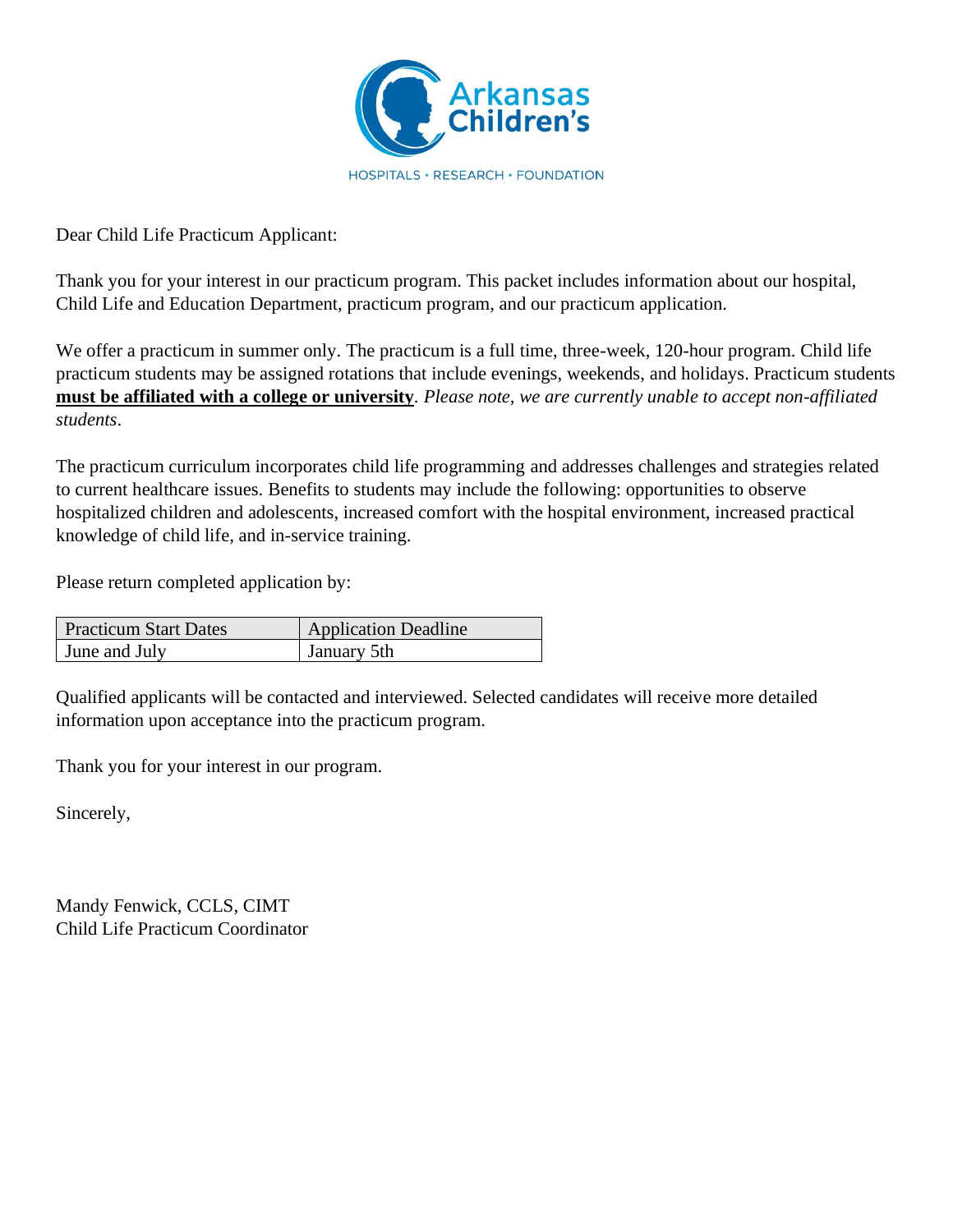# **Arkansas Children's Hospital Child Life and Education Department Practicum Information Packet**

## **Arkansas Children's Hospital Mission Statement**

We champion children by making them better today and healthier tomorrow.

## **Hospital Overview**

Arkansas Children's Hospital (ACH) is a pediatric hospital with a Level I Trauma Center located in Little Rock, Arkansas. It is among the largest pediatric hospitals in the United States and serves children from birth to age 21. ACH is affiliated with the University of Arkansas for Medical Sciences (UAMS) and is a teaching hospital with the UAMS College of Medicine's Department of Pediatrics. ACH consists of more than 505 physicians, 200 residents, and 4,400 support staff. The hospital has 336 beds and three intensive care units. The campus spans 36 city blocks and has a floor space of over 2,000,000 square feet.

## **Child Life and Education Mission Statement**

The Child Life and Education Department mission is to advocate for and assist in meeting the psychosocial needs of patients and families. The Child Life and Education staff enhance the psychological and emotional well-being of patients and families through developmental and therapeutic activities, education, and preparation for medical events in both outpatient and inpatient areas.

# **Child Life and Education Overview**

The Child Life and Education Department was established in 1981 and currently has eight playrooms, three teen activity rooms, and one hospital school classroom. There are 16 child life specialists, three teachers, two patient activity specialists, two artists-in-residence, one music therapist, an administrative assistant, manager, and director.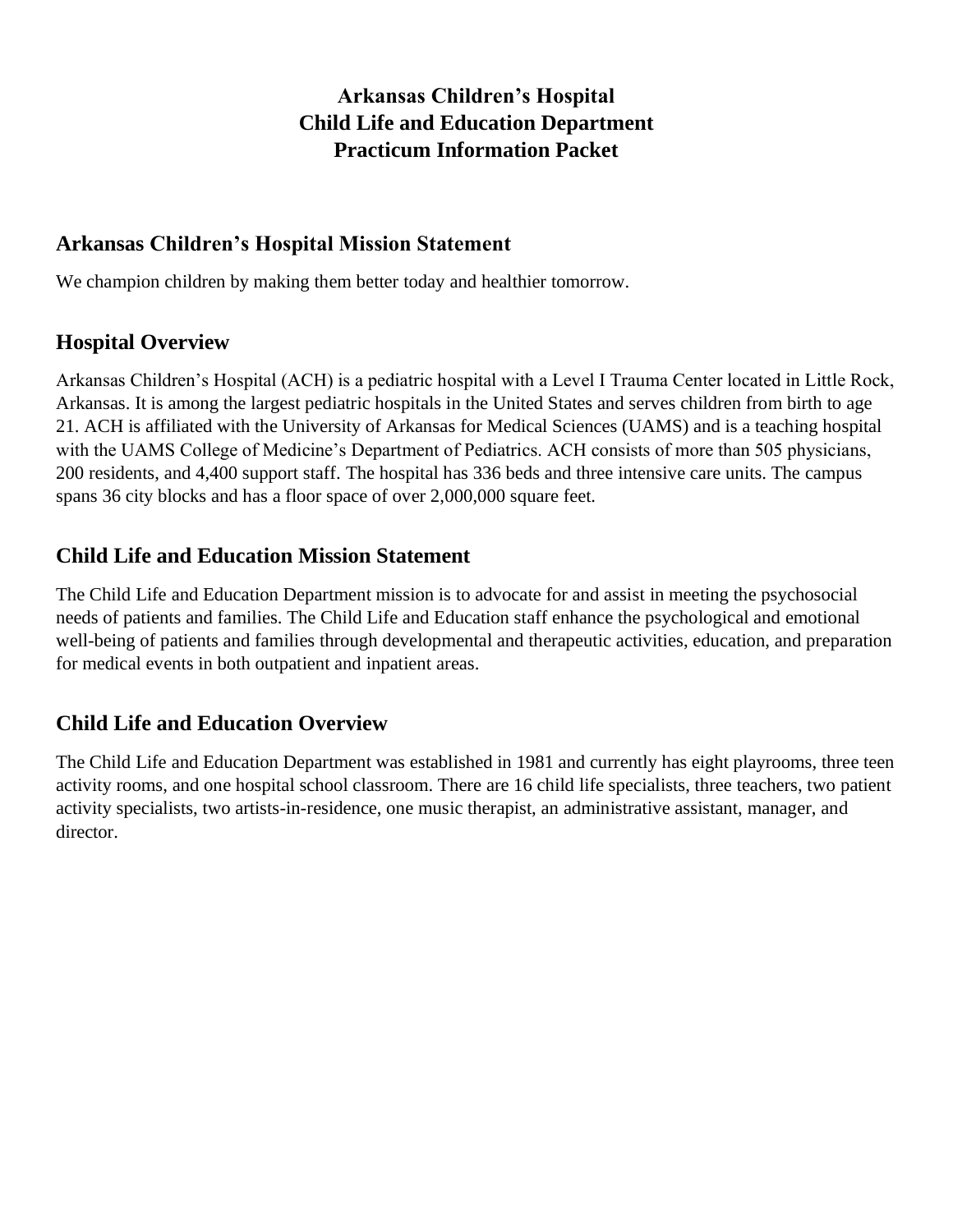# **Practicum Overview**

The Child Life and Education Department at ACH offers a three-week child life practicum. Practicum students must be a sophomore in college or beyond. Students must complete 40 hours per week. This program is designed to meet the individual learning needs and goals of its practicum students. The child life practicum student will:

- Become familiar with the child life profession
- Develop communication skills with children, families, and healthcare professionals in the healthcare setting
- Recognize and understand children's and adolescents' reactions to stress, illness, and pain
- Recognize the value of play and psychosocially supportive interventions
- Learn to plan and facilitate a variety of activities for individual and groups of children of diverse ages and capabilities and practice these skills in activity rooms and at bedside
- Gain knowledge of medical terminology, diagnoses, and procedures
- Set goals for learning and evaluate own performance
- Begin to develop professional attitudes, growth, maturity, and judgment by functioning as a member of the healthcare team

## **Rotations**

There will be several clinical rotations under the guidance and supervision of a patient activity specialist and child life specialists. Child life practicum students may be assigned rotations that include evenings, weekends, and holidays. Practicum students will complete three, one-week rotations. The first rotation will be held in activity areas and supervised by a patient activity specialist. During the second and third rotations, the student will be assigned to a specific area and supervised by a child life specialist. Each week the student coordinator will meet with the student and provide additional educational discussions.

# *Rotation Opportunities*

The Child Life and Education department offers a variety of rotation opportunities, which are determined each practicum session and include opportunities in both inpatient and outpatient areas.

# **Deadlines**

Child Life Practicums are only offered in the summer and begin in June.

| <b>Practicum Start Dates</b> | <b>Application Deadline</b> | <b>Applicant Notification</b> |
|------------------------------|-----------------------------|-------------------------------|
| June and July                | January 5th                 | 2nd Thursday in February      |

# **Qualifications**

# *Interpersonal Skills*

Applicants must have well-developed communication skills and be able to build a positive, trusting relationship with both children and adults. It is essential that applicants be flexible and adaptable.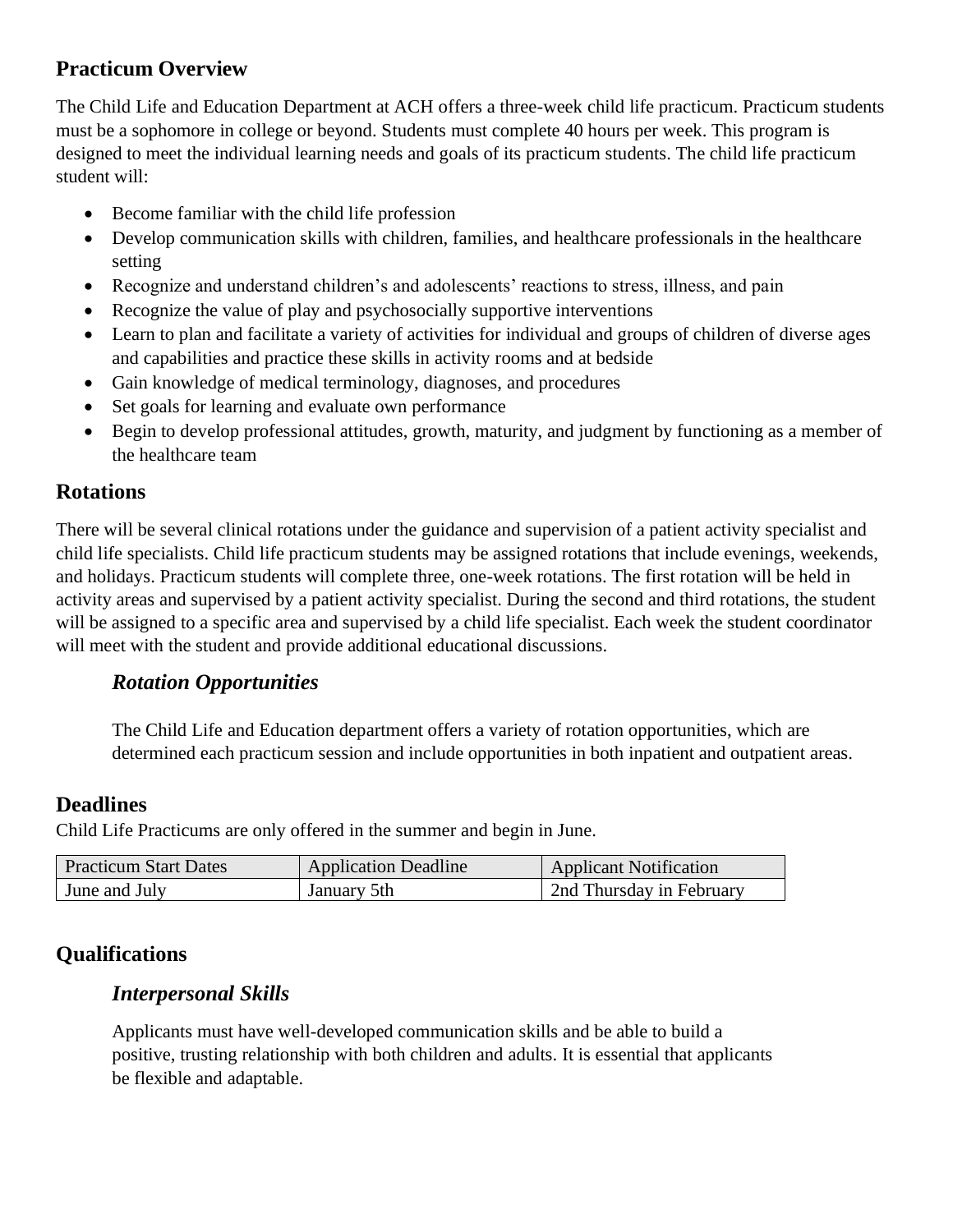## *Academic*

- 1. Applicants must be currently affiliated with an accredited college or university.
- 2. Applicants must be at least in their sophomore year.
- 3. Applicant's curriculum should reflect courses that lead to an understanding of growth and development across the lifespan and family theories.

## *Experience*

Experience working or volunteering with individuals and groups of children and adolescents is strongly preferred. Experience with hospitalized children and families is desirable.

#### *Application Process*

The application packet **must** include the following:

- Completed practicum application
- Unofficial college or university transcript
- Three letters of reference
- Resume

#### *Requirements*

Once accepted, all practicum students will be required to complete the following:

- TB test
- Proof of vaccinations
- Drug and tobacco test
- Background check
- Student Orientation Checklist

## **Completed application and packet should be mailed to the address below:**

Practicum Coordinator Child Life and Education Department – Slot 804 1 Children's Way Little Rock, Arkansas 72202

For questions about the practicum program please contact our practicum coordinator: Laura Phillips - phillipsle@archildren.org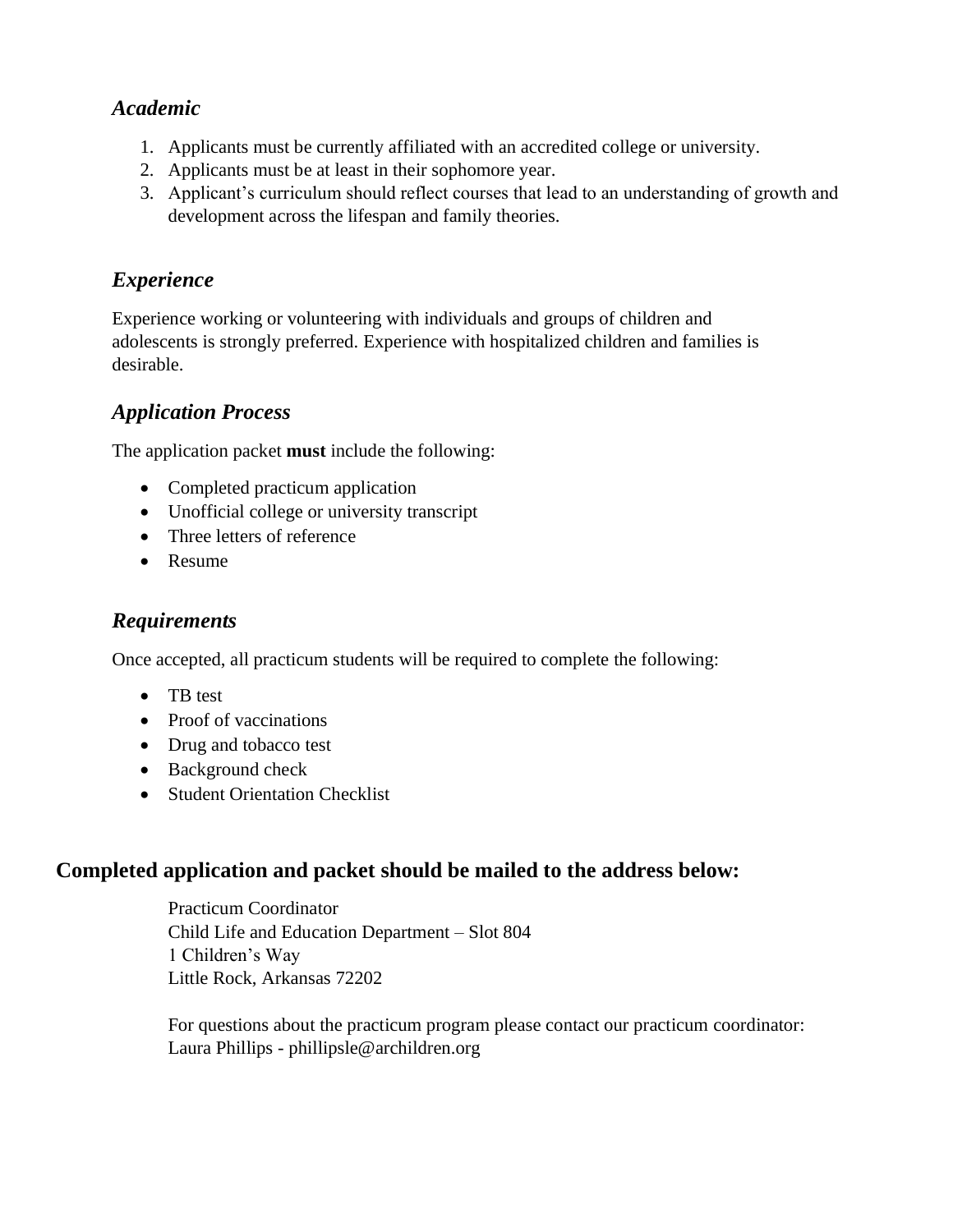# **Arkansas Children's Hospital Child Life and Education Department Practicum Application**

| Name:                          |  |
|--------------------------------|--|
| <b>Current Address:</b>        |  |
|                                |  |
|                                |  |
| <b>Primary Phone:</b>          |  |
| <b>Other Phone:</b>            |  |
| <b>Email:</b>                  |  |
| <b>Permanent Address:</b>      |  |
| (leave blank if same as above) |  |
|                                |  |

| <b>Emergency Contact:</b> |  |
|---------------------------|--|
| <b>Contact Phone:</b>     |  |
| <b>Relationship:</b>      |  |

| <b>College/University:</b>          |  |
|-------------------------------------|--|
| Major:                              |  |
| <b>Minor:</b>                       |  |
| <b>Year in School:</b>              |  |
| GPA:                                |  |
| <b>School Address:</b>              |  |
|                                     |  |
|                                     |  |
| <b>School Phone:</b>                |  |
| <b>Name of Academic Supervisor:</b> |  |
| Department:                         |  |

**Are you a member of the Association of Child Life Professionals: Yes or No (please circle)**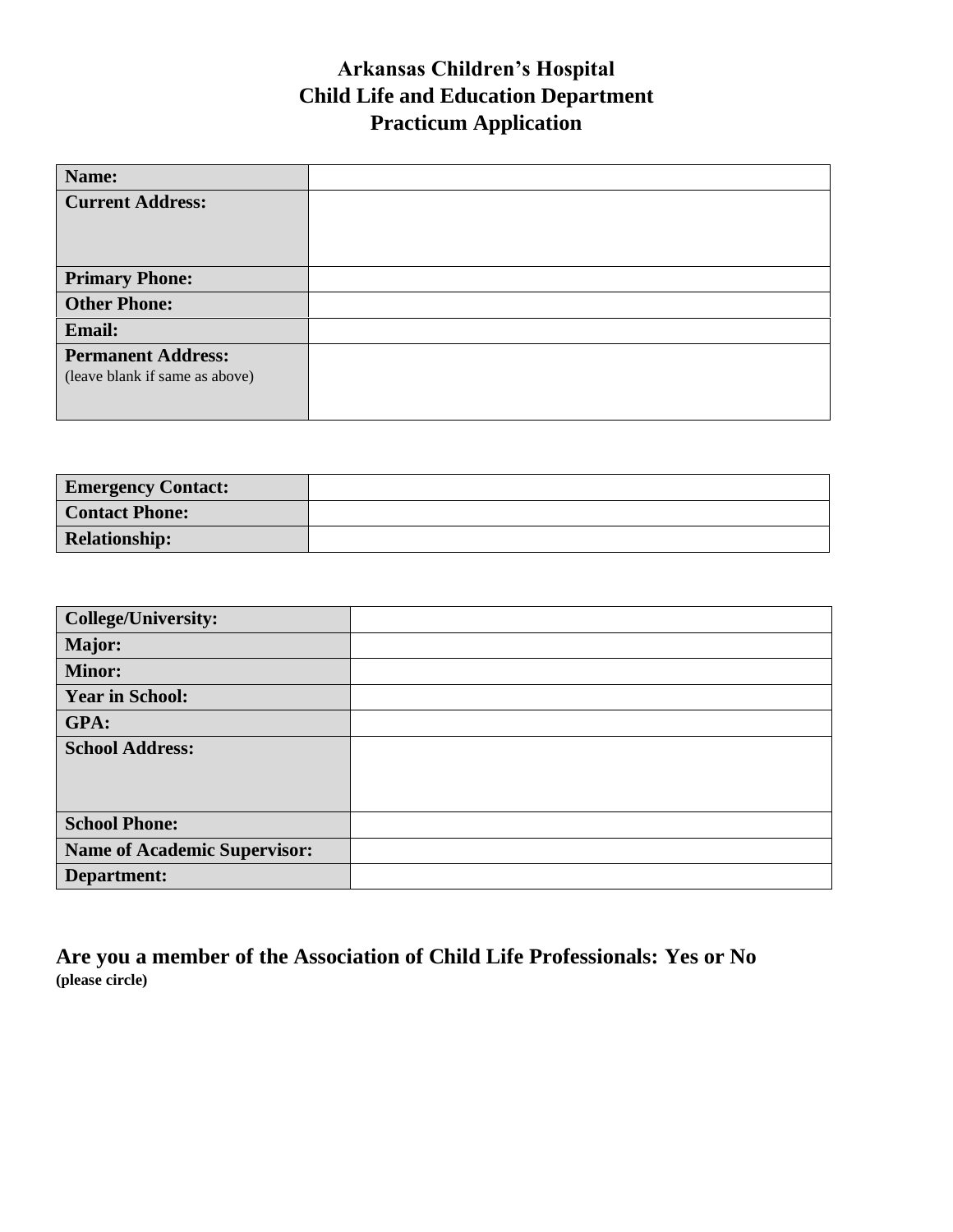# **Volunteer/Work Experiences**

| <b>Well Children</b> |                         |  |
|----------------------|-------------------------|--|
| <b>Institution:</b>  | <b>Number of Hours:</b> |  |
| <b>Position:</b>     | Dates:                  |  |
|                      |                         |  |
| <b>Institution:</b>  | <b>Number of Hours:</b> |  |
| <b>Position:</b>     | Dates:                  |  |
|                      |                         |  |
| <b>Institution:</b>  | <b>Number of Hours:</b> |  |
| <b>Position:</b>     | Dates:                  |  |

| <b>Children with Special Needs</b> |                         |  |
|------------------------------------|-------------------------|--|
| <b>Institution:</b>                | <b>Number of Hours:</b> |  |
| <b>Position:</b>                   | Dates:                  |  |
|                                    |                         |  |
| <b>Institution:</b>                | <b>Number of Hours:</b> |  |
| <b>Position:</b>                   | Dates:                  |  |
|                                    |                         |  |
| <b>Institution:</b>                | <b>Number of Hours:</b> |  |
| <b>Position:</b>                   | Dates:                  |  |

| <b>Hospitalized Children</b> |  |                         |  |
|------------------------------|--|-------------------------|--|
| <b>Institution:</b>          |  | <b>Number of Hours:</b> |  |
| <b>Position:</b>             |  | Dates:                  |  |
| <b>Child Life</b>            |  |                         |  |
| Specialist/                  |  |                         |  |
| Supervisor:                  |  |                         |  |
|                              |  |                         |  |
| <b>Institution:</b>          |  | <b>Number of Hours:</b> |  |
| <b>Position:</b>             |  | Dates:                  |  |
| <b>Child Life</b>            |  |                         |  |
| Specialist/                  |  |                         |  |
| <b>Supervisor:</b>           |  |                         |  |
|                              |  |                         |  |
| <b>Institution:</b>          |  | <b>Number of Hours:</b> |  |
| <b>Position:</b>             |  | Dates:                  |  |
| <b>Child Life</b>            |  |                         |  |
| Specialist/                  |  |                         |  |
| <b>Supervisor:</b>           |  |                         |  |
|                              |  |                         |  |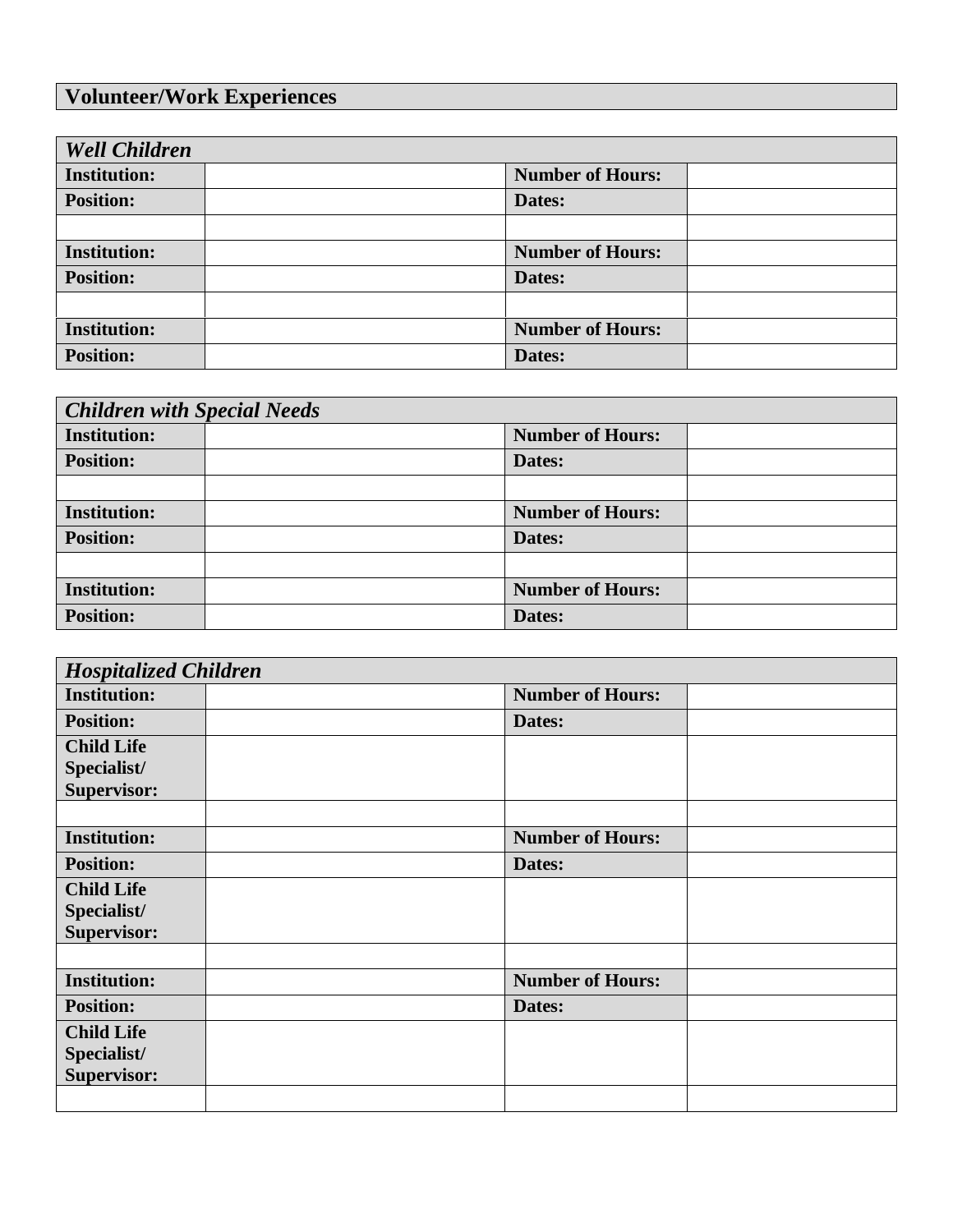**Essays: Please respond to the following questions. Limit each response to 200 words.**

**1. Explain your understanding of the role of a child life specialist in the healthcare setting.**

**2. Explain how you have increased your knowledge or awareness of the child life profession.**